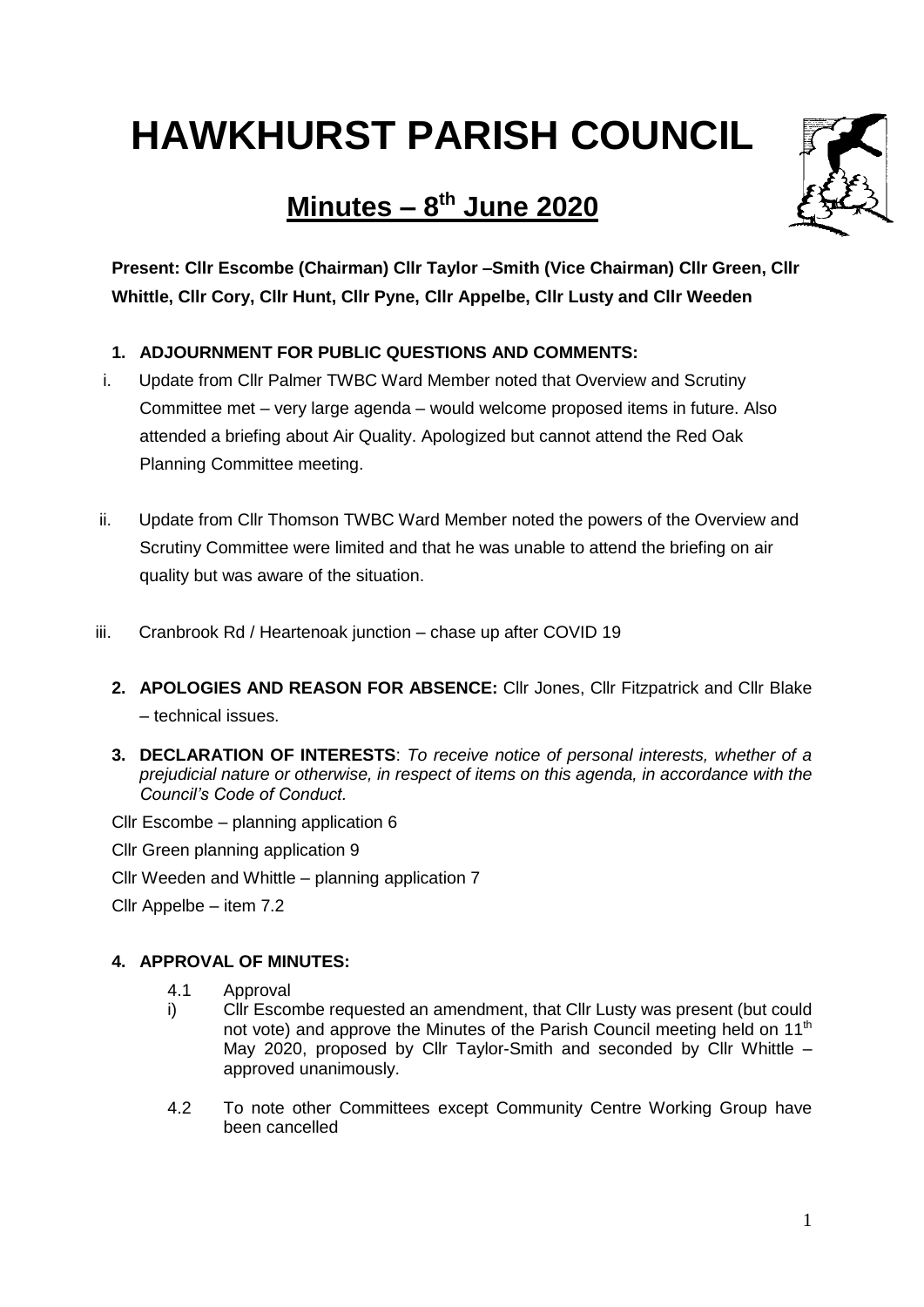## **5. MATTERS ARISING FROM THE MINUTES – NA**

- i) **White House Judicial Review –** Cllr Escombe clarified that the High Court hearing date is the  $28^{th}$  /  $29^{th}$  July 2020 – maybe at the High Court or virtually.
- ii) **Hartley development** Although in Cranbrook our comments have been circulated and submitted and now on TWBC website.
- iii) **Park Farm (20/01068/LBC)** Comments circulated for input, submitted and on TWBC website
- iv) **Ockley / Heartenoak Rd application appeal –** Cllr Escombe has circulated for comments and will be submitted tomorrow
- v) **Speeding** Cllr Escombe noted that the speeding item at the last meeting had raised numerous emails / comments. Cllr Cory explained that we were lobbying TWBC / KCC / Police and Kent and Medway Camera Partnership for positive change. A resident asked about making Whites Lane access only. Cllr Cory noted the comment and will bring a paper to the next Council meeting.

#### **6. PLANNING**

6.1 Planning applications to be considered

| <b>No</b> | <b>Application</b> | <b>Proposal</b>                                                    | Location         |
|-----------|--------------------|--------------------------------------------------------------------|------------------|
|           | No                 |                                                                    |                  |
| 5         | 20/01240/FULL      | Application for flexible commercial use of a 20m                   | Tubslake<br>Farm |
|           |                    | by 40m area of land that is currently used for                     | Water<br>Lane    |
|           |                    | agricultural machinery/vehicles to park 5 x Hgv   Hawkhurst        |                  |
|           |                    | and 1 x large trailer as well as the agricultural   Cranbrook Kent |                  |
|           |                    | machinery and firmed with crushed concrete                         | <b>TN18 5AP</b>  |
|           |                    | and road planings.                                                 |                  |
|           |                    |                                                                    |                  |

# **Background:**

*Proposal is to use land to park 5 x HGV & trailer as a nominated operating centre for the vehicles, plus the current agricultural machinery. This would be a change to commercial use. Ground is currently dirt/mud.*

# **Comments and Recommendation:**

Hawkhurst Parish Council has serious reservations about this application as it would result in increased use of Water Lane by HGVs. This would also impact on the junction of the A229 and Water Lane. There have been numerous accidents on the A229 north of Hawkhurst and an application which would result in additional HGVs maneuvering in and out of this junction would be detrimental to road safety. The rest of Water Lane is also equally if not more unsuitable for use by HGVs.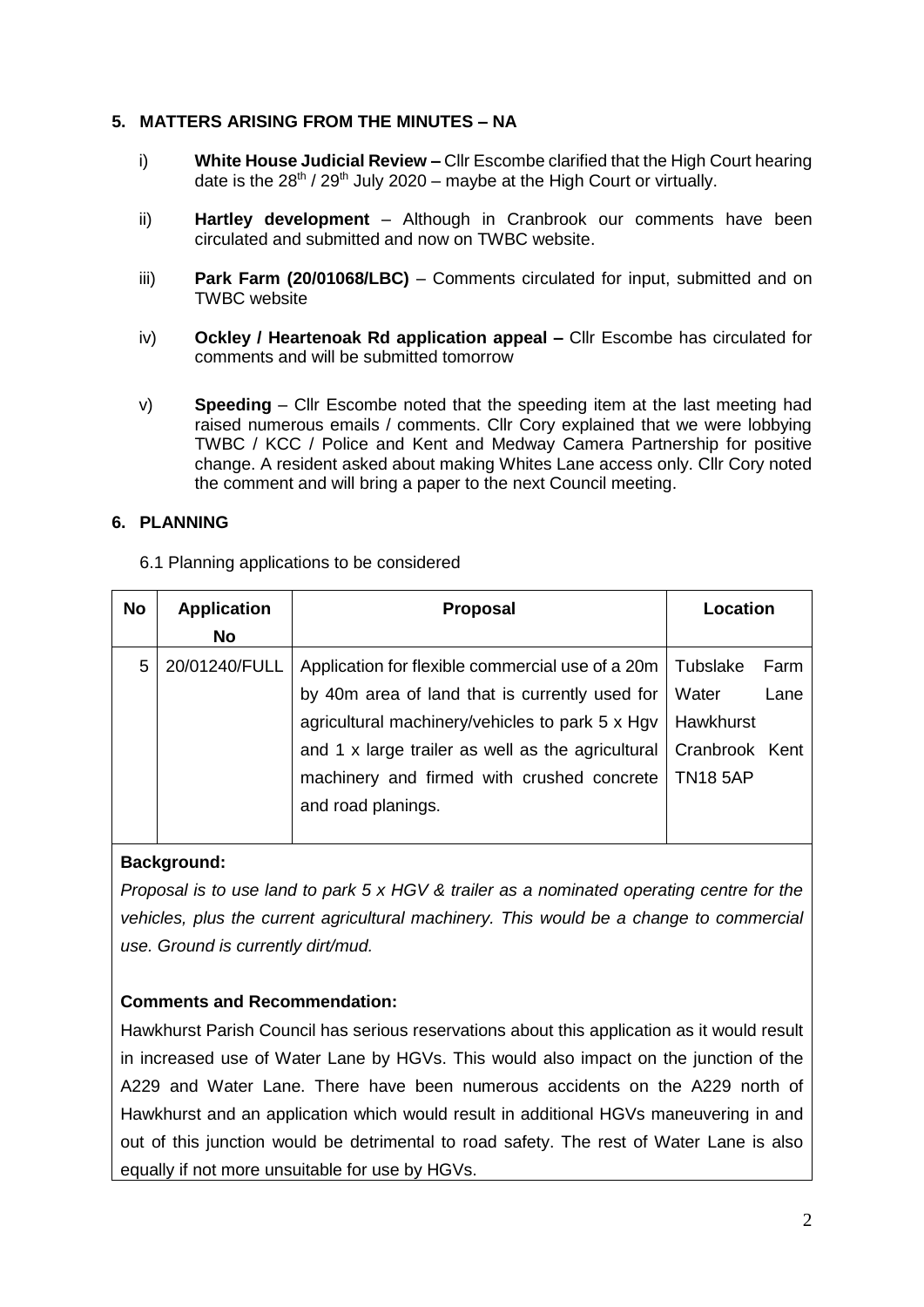This part of Water Lane is the route of the Wealden Cycle Trail. It appears that the PROW runs through the entrance to the proposed lorry park. Currently, there is an emphasis on encouraging walking and cycling. Policies AM3 and AM4 of the NDP are intended to improve countryside access, for both walkers and cyclists. This proposal would make both activities more dangerous and therefore does not comply with the NDP.

It does not seem that any consideration has been given to the impact on the AONB. It is therefore contrary to LP1 and LP2 of the NDP.

Hawkhurst Parish Council **objects** to this application. If TWBC is minded to approve this application, HPC considers it essential that a condition be applied that HGVs can only access this site from the A229.

# **Vote**

# Support 0 Object 10 Abstain 0

### **Decision: Object to the application**

| 6 | 20/01304/FUL | Material change of use of a section of former   Paddock         |                       | Adi |
|---|--------------|-----------------------------------------------------------------|-----------------------|-----|
|   |              | agricultural land to provide a garden extension   Sawyers Horns |                       |     |
|   |              | to the residential curtilage of Sherard House   Road Hawkhurst  |                       |     |
|   |              | (Retrospective)                                                 | <b>Cranbrook Kent</b> |     |
|   |              |                                                                 |                       |     |

# **Background:**

*Retrospective application. Recent application to build a house on this land was refused by TWBC and the decision was upheld at Appeal.*

# **Comments and Recommendation:**

Generally, Hawkhurst Parish Council does not support agricultural land being reclassified as residential. As agricultural land grade 3, this is defined as higher quality and "should be retained as agricultural land" (paragraph 7.9, NDP). Therefore, this application does not comply with the NDP.

Furthermore, we are somewhat concerned by the supporting statement's reference to this site forming part of the urban development that extends out along Horns Road. This is a rural location on the outskirts of the village. Indeed, the recent appeal decision relating to this site stated the "site is in the countryside outside the Limits to Built Development" and described it as being "situated in an attractive rural location within the High Weald Area of Outstanding Natural Beauty (AONB)."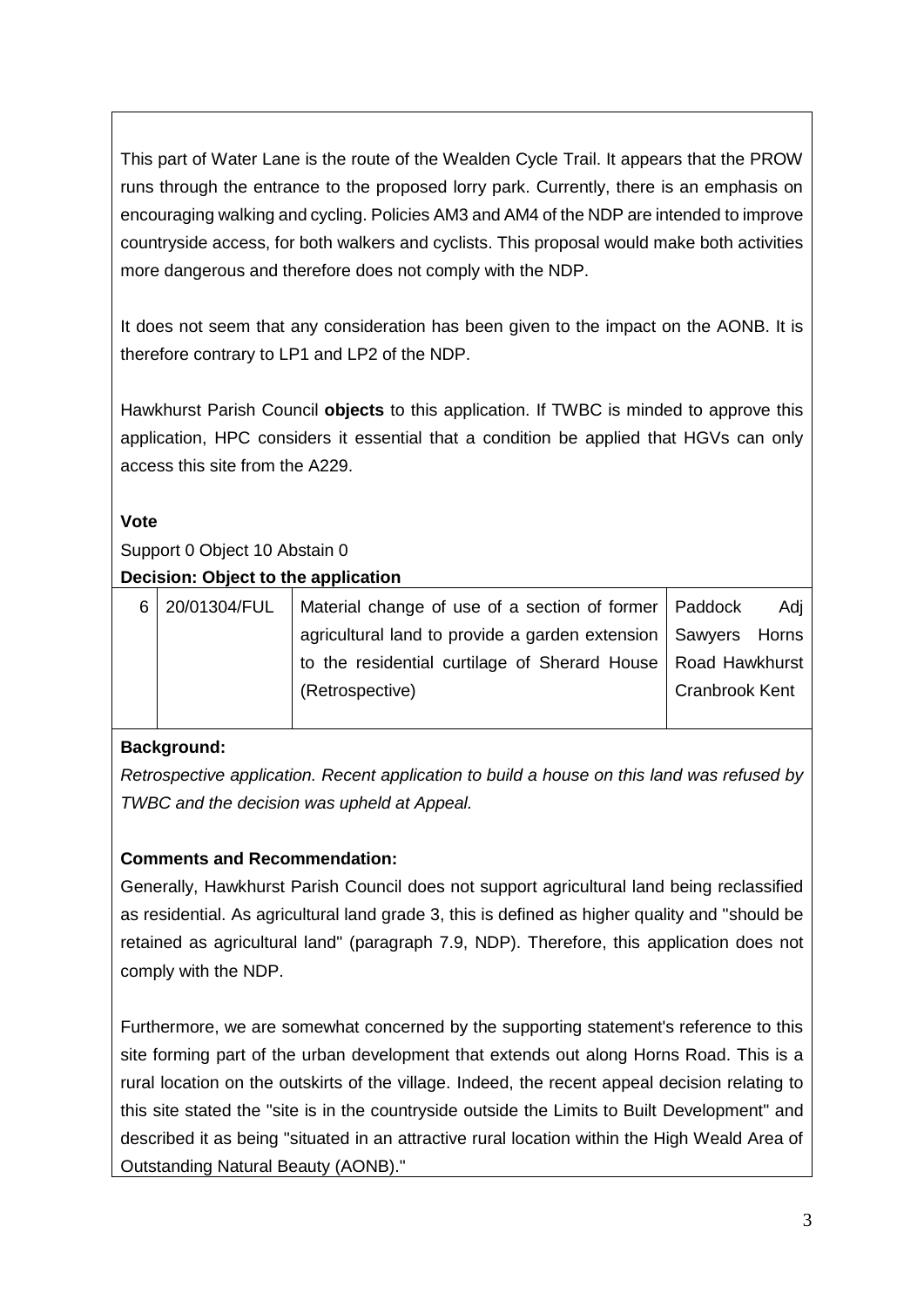Cllr Taylor-Smith raised the point if this was retrospective is there any point in objecting? Cllr Escombe felt that to be consistent, as this goes against our NDP, we should object. Cllr Whittle felt this was a step in seeking further properties at the site as a previous new house application had been refused and if granted a covenant should be placed to retain the garden with the existing house.

Hawkhurst Parish Council **objects** to this application. If TWBC are minded to approve then a covenant to retain the garden as part of the existing house should be a condition.

# **Vote**

Support 1 (Cllr Hunt) Object 8 Abstain 1 (Cllr Lusty) **Decision: Object to the application**

|  | 20/01315/FULL   Proposed pair of semi-detached houses to   Orleigh Copthall |                |
|--|-----------------------------------------------------------------------------|----------------|
|  | replace existing dwelling                                                   | Avenue         |
|  |                                                                             | Hawkhurst      |
|  |                                                                             | Cranbrook Kent |
|  |                                                                             | <b>TN184LR</b> |

# **Background:**

The application is for two 4-bedroom 2.5 storey houses to replace one 3 bed bungalow. Planning consent was granted in 2017 and is due to expire on 11<sup>th</sup> July 2020. The previous permission was granted prior to the NDP. This application differs only in terms of external materials. The application has only just gone on the planning portal this week and, as yet, there are no comments from residents. The original application had 7 objections from residents.

# **Comments and Recommendation:**

This application complies with the NDP in that it is for one additional dwelling and makes use of previously developed land (HD1a). Copthall Avenue includes a houses and bungalows in a variety of styles and materials; however, these are all detached properties. There is a requirement in the NDP that new dwellings should reference the local context (7.31). We note that the third-floor accommodation is within the roof, but have concerns that these two houses might look overly bulky and impact on nearby properties.

The proposal does not comply with HD2 of the NDP, which identifies a need for starter homes and homes for an ageing population. Indeed, the loss of a 3-bed bungalow to be replaced by two 4-bed houses is completely at odds with this policy. Indeed, HD3 actively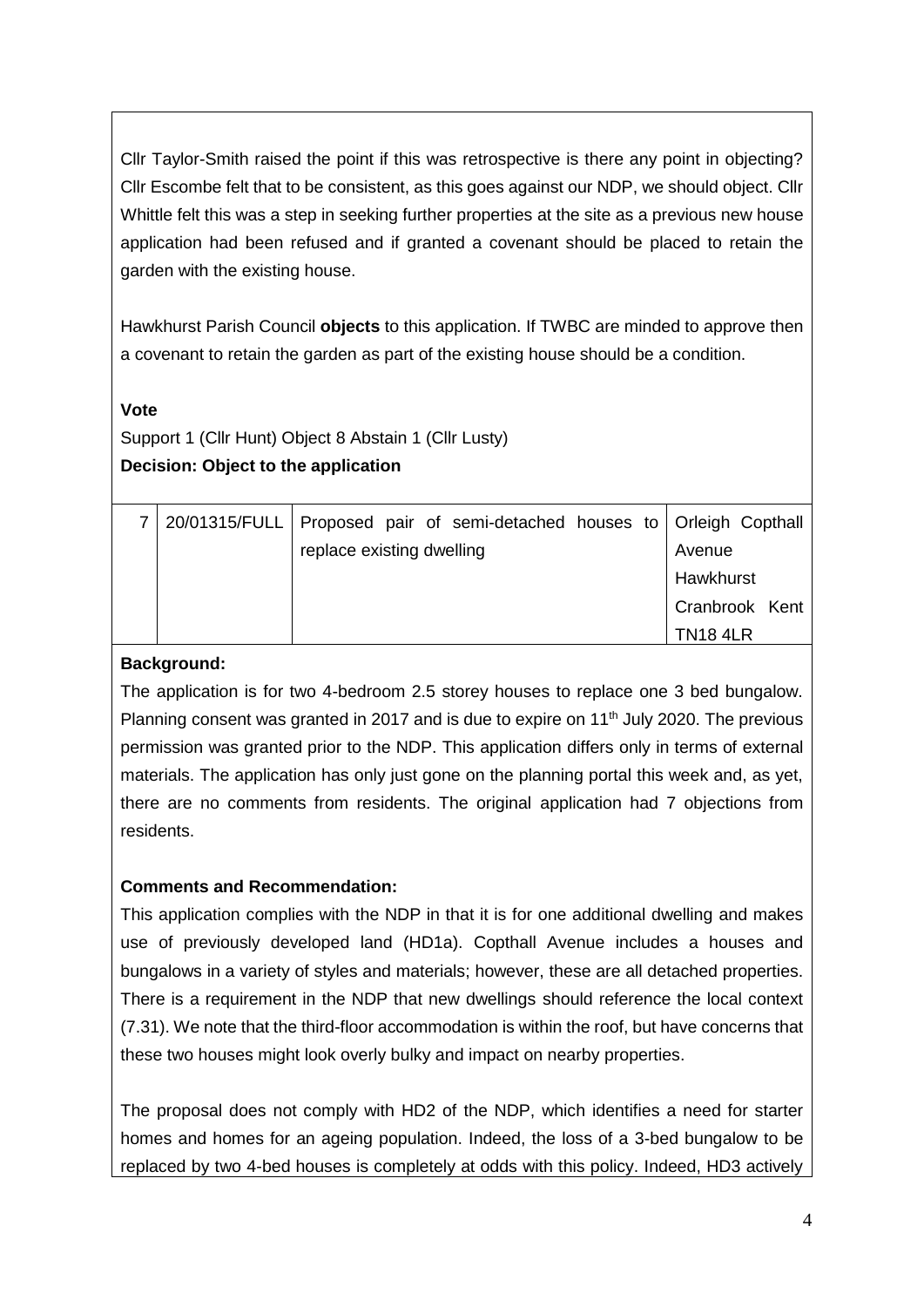encourages the provision of bungalows. HD3 also requires consideration to be given to the storage of bicycles, as well as waste and recycling bins. This proposal leaves very little room to provide this storage. Within the NDP, there is an expectation that housing designs should promote the efficient use of water, electricity and energy. It is not clear that this has been considered within this design.

The use of traditional materials such as bricks and tiles complies with HD4.

The proposed parking arrangements are inadequate for houses of this size. Copthall Avenue already has significant parking issues. The proposal does not comply with HD4 of the NDP, which requires car parking to be discreet. We also have serious doubts about whether it would actually be physically possible for two cars to manoeuvre into and out of these parking spaces given the narrowness of Copthall Avenue.

We note the proposal to remove three trees. Hawkhurst's policy for Trees and Hedgerows requires three replacement trees for each tree removed. The plans indicate that this would not be possible on this site. Therefore, the HPC requests that alternative arrangements are made for nine trees to be planted within the parish.

Hawkhurst Parish Council **objects** to this application.

# **Vote**

Support 1 (Cllr Hunt) Object 6 Abstain 3 (Cllr Lusty, Cllr Whittle and Cllr Weeden) **Decision: Object to the application**

| 8     | 20/01328/TDD  | Dead and Dangerous Tree Notification: To<br>reduce row of trees/overgrown hedge alongside | Sports Pavilion<br>King George V |
|-------|---------------|-------------------------------------------------------------------------------------------|----------------------------------|
|       |               | tennis court to hedge height; BEECH - Reduce                                              | <b>Fields</b><br>Playing         |
|       |               | some of the heavy branches; OAK - Remove                                                  | Moor<br>The                      |
|       |               |                                                                                           | Hawkhurst                        |
|       |               |                                                                                           | Cranbrook Kent                   |
|       |               |                                                                                           | <b>TN18 4QB</b>                  |
|       |               | Hawkhurst Parish Council supports this application. But can't comment as it is on Council |                                  |
| land. |               |                                                                                           |                                  |
| 9     | 20/01172/FULL | Subdivision of Flat 16 on the 1st, 2nd and 3rd                                            | Lillesden<br>Park,               |
|       |               | Floors to form two new units - internal                                                   | Hastings<br>Road,                |
|       |               | alterations only, no additional alterations to the                                        | Hawkhurst,                       |
|       |               | external appearance of the building; proposed                                             | Cranbrook,                       |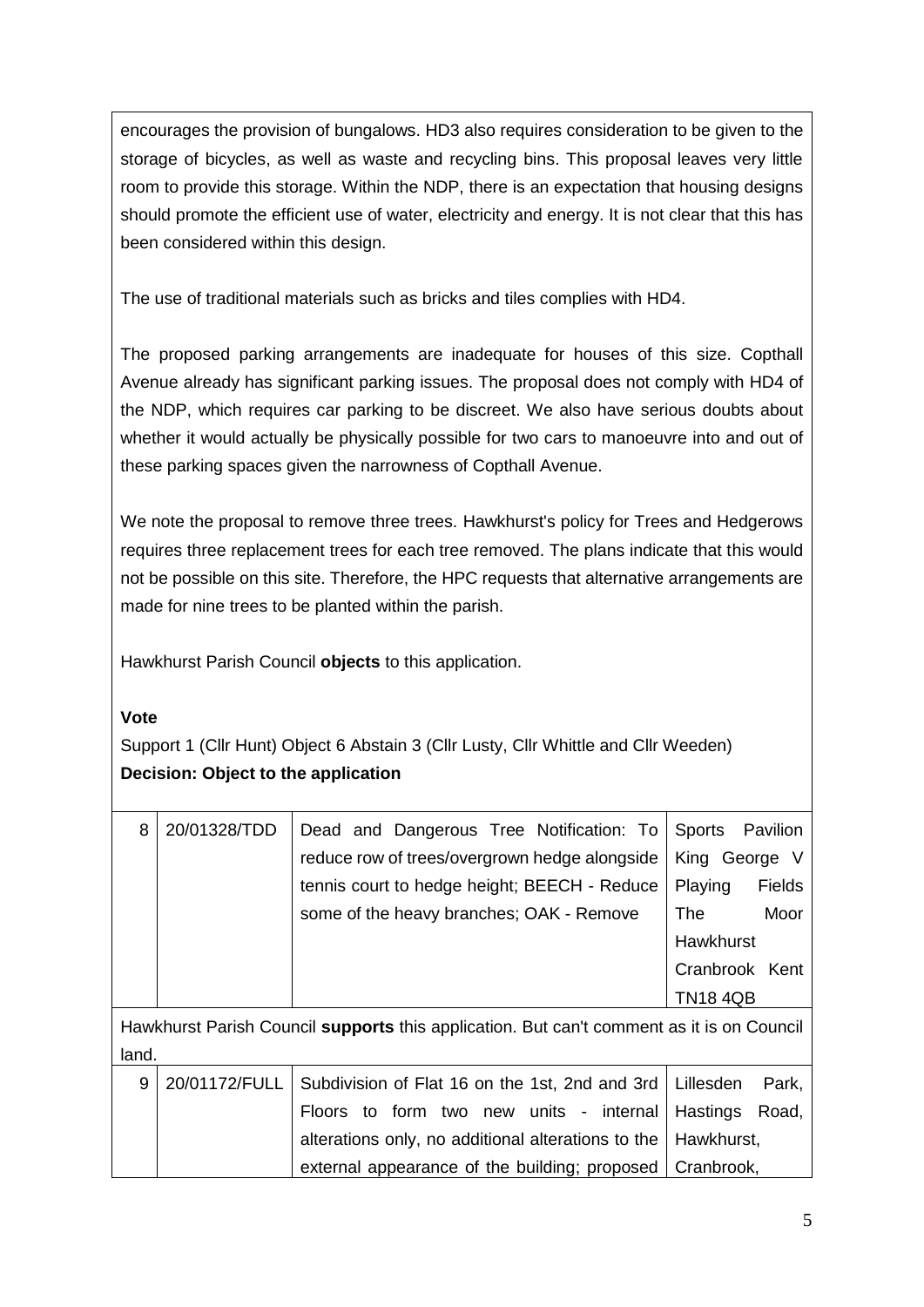|  | cycle and bin stores and additional 2 no. parking   TN18 4QG |  |
|--|--------------------------------------------------------------|--|
|  | spaces (Part Retrospective)                                  |  |

# **Background:**

This will result in an additional 3-bed flat.

# **Comments and Recommendation:**

Given that there will be no external changes to the building, HPC **supports** this application. However, this site has had a problematic history with non-compliance with a range of planning conditions. The new buildings were granted permission as an enabling development - to support the restoration of the listed main house and grounds. The supporting documents claim that the restoration work has been completed. However, this is not the case, there remain multiple conditions either not complete, or ignored or incorrectly done. These range from something simple such as the requirement to move the traffic speed signs along Hastings Road, work to the listed parkland and trees, restoration of stone walls etc. We would urge TWBC to properly enforce conditions before approving this change.

### **Vote**

Support 7 Object 0 Abstain 3 (Cllr Lusty, Cllr Weeden and Cllr Green) **Decision: Support this application**

**6.2 Planning information –** Red Oak planning application going to TWBC planning committee this Wednesday – Cllr Escombe will be speaking on behalf of HPC and Cllr Pyne speaking as a resident.

# **7. MATTERS FOR FURTHER DISCUSSION:**

**7.1 Actions and Decisions since 11th May 2020** – The Clerk introduced the report and highlighted that several items would be coming to the next Council meeting plus that the KGV sports pavilion was now being used by the Post Office and Community Hub.

Cllr Green proposed and Cllr Cory seconded that the actions and decision be approved – agreed unanimously

**7.2 Connecting with resident's report** – The Clerk introduced the report and started by thanking Cllr Appelbe for all his hard work leading, editing, publishing the Village Magazine over the years. However, the Village Magazine has gone into abeyance and as a one off the parish will produce a Parish Newsletter this summer – We have costed two options; 12 pages, 1,100 copies, colour - £273 or 8 pages 1,100 copies colour - £205

It is also an opportunity to review how we as a Council connect with residents.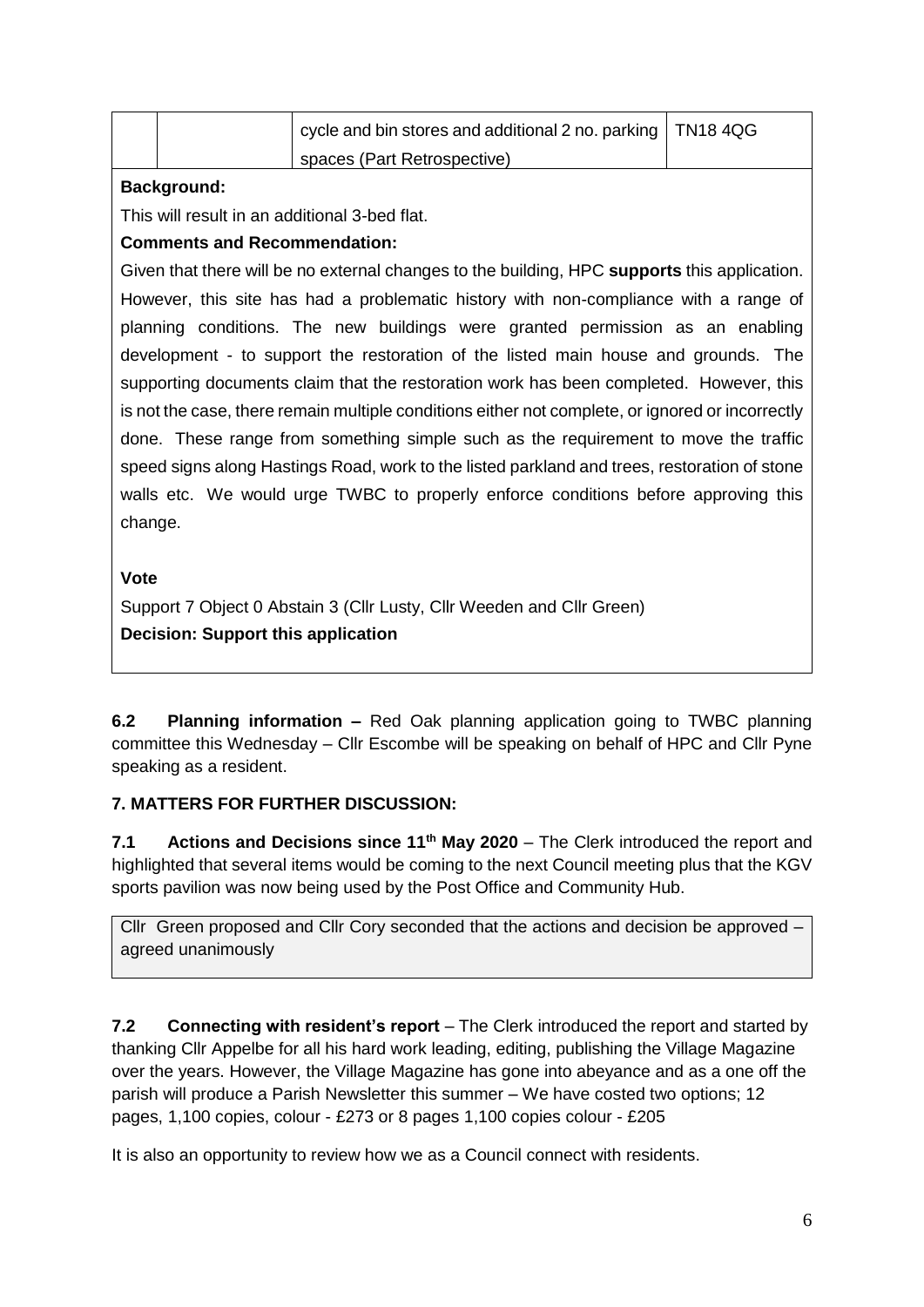Cllr Hunt emphasised the role that Cllr Appelbe had played over the years and that any Parish Magazine needed to be interesting (not just Council papers) and well published.

Cllr Escombe explained that this would be an opportunity to put forward many of the projects that we are progressing.

Cllr Taylor-Smith put forward the view that this was not a magazine but a newsletter – We could not have a Parish Assembly this year so this is an opportunity to highlight Council issues.

Cllr Escombe said we would also be highlighting the need for a new community editorial team for the Village Magazine.

Cllr Pyne asked about distribution – The Clerk explained that it would be through the major stores in the village but also on the website and social media.

Cllr Appelbe noted the importance of a community led magazine and continuity if possible.

Cllr Weeden felt a Parish Newsletter was need to keep residents updated.

Cllr Escombe proposed and Cllr Weeden seconded that

- we thank Cllr Appleby for all his hard work over the years in leading the Village Magazine
- the Parish Council does not engage in the editorial team of the new Village Magazine and produces an 8-page Parish Summer Newsletter £205 – July 2020
- Cllr Taylor-Smith, Cllr Green and Cllr Pyne to review the Council's Communication Policy and report to the SAP Committee in September 2020 and then on to Council on opportunities to improve connection with residents, business and visitors.

Agreed unanimously

**7.3 Donation to War Memorial Fund** – The Clerk explained that, following the sad passing of Mr. Westgate, Mrs. Westgate had requested donations should be made to the Hawkhurst War Memorial Fund. A total of £310 has been donated for which we are very grateful.

It is proposed £210 of the donations are spent on a "Silent Sailor" and the remaining £100 be set aside for projects to enhance the Hawkhurst War Memorial Fund. Mrs. Westgate supports this.

Cllr Hunt asked where would the "Silent Sailor" go – the Clerk explained that it could go by the War Memorial for Remembrance Weekend along with other memorials

Cllr Appelbe asked if it could go by the Church.

Cllr Escombe felt that the principle was the donations, we would be to liaise with Mrs. Westgate / Royal British Legion regarding location.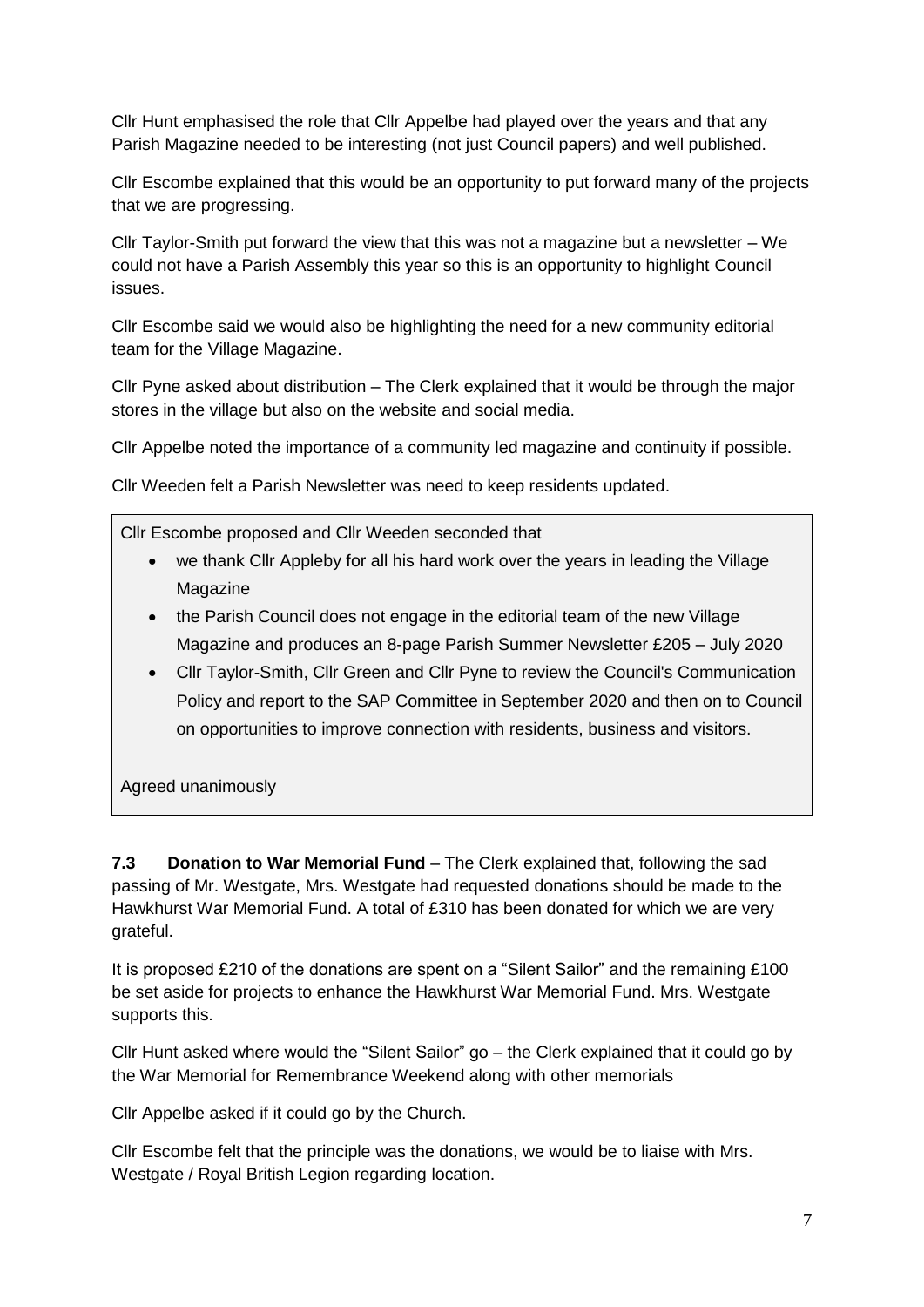Cllr Pyne proposed and Cllr Cory seconded the following that;

- we accept £310 as income into the War Memorial Fund
- we agree to Mrs. Westgate's request that  $£210$  is set aside for a "silent sailor"
- the remaining £100 of donations are ring fenced for supporting projects to improve Hawkhurst War Memorial Fund Approved unanimously

**7.4 Management of KGV Multi- Use Games Area** – The Clerk introduced the report that this has been a long term aspiration of the Council and once the lines are painted we will be there – still chasing a date for the lines but expected before the end of June 2020. The management will focus on informal free use during the day and paid use during the winter evenings as clubs need lights and move off grass areas to practice. The court is cleaned daily and only training shoes are allowed. The proposed fees and charges have been benchmarked and are set out below

| Junior local clubs and organisations       | £8 per hour   |
|--------------------------------------------|---------------|
| Senior local clubs and organisations       | £15 per hour  |
| Junior clubs and organisations             | £15 per hour  |
| Senior clubs and organisations             | £20 per hour  |
| Hire for half term, day time sports course | £100 per week |

Obviously with COVID 19 appropriate signage will be put up regarding use.

| Cllr Pyne proposed and Cllr Green seconded the following                         |               |  |  |
|----------------------------------------------------------------------------------|---------------|--|--|
| To note the report and agree the fees and charges below from 1st September 2020. |               |  |  |
| Junior local clubs and organisations                                             | £8 per hour   |  |  |
| Senior local clubs and organisations                                             | £15 per hour  |  |  |
| Junior clubs and organisations                                                   | £15 per hour  |  |  |
| Senior clubs and organisations                                                   | £20 per hour  |  |  |
| Hire for half term, day time sports course                                       | £100 per week |  |  |
|                                                                                  |               |  |  |
| Approved unanimously                                                             |               |  |  |

# **8. REPORTS OF COMMITTEE CHAIRMEN AND UPDATES**

# **8.1 Community Centre Working Group** – Cllr Whittle gave verbal update;

External layout – option to relocate playground – but felt the original proposed location was best plus need to amend car park due to tree roots.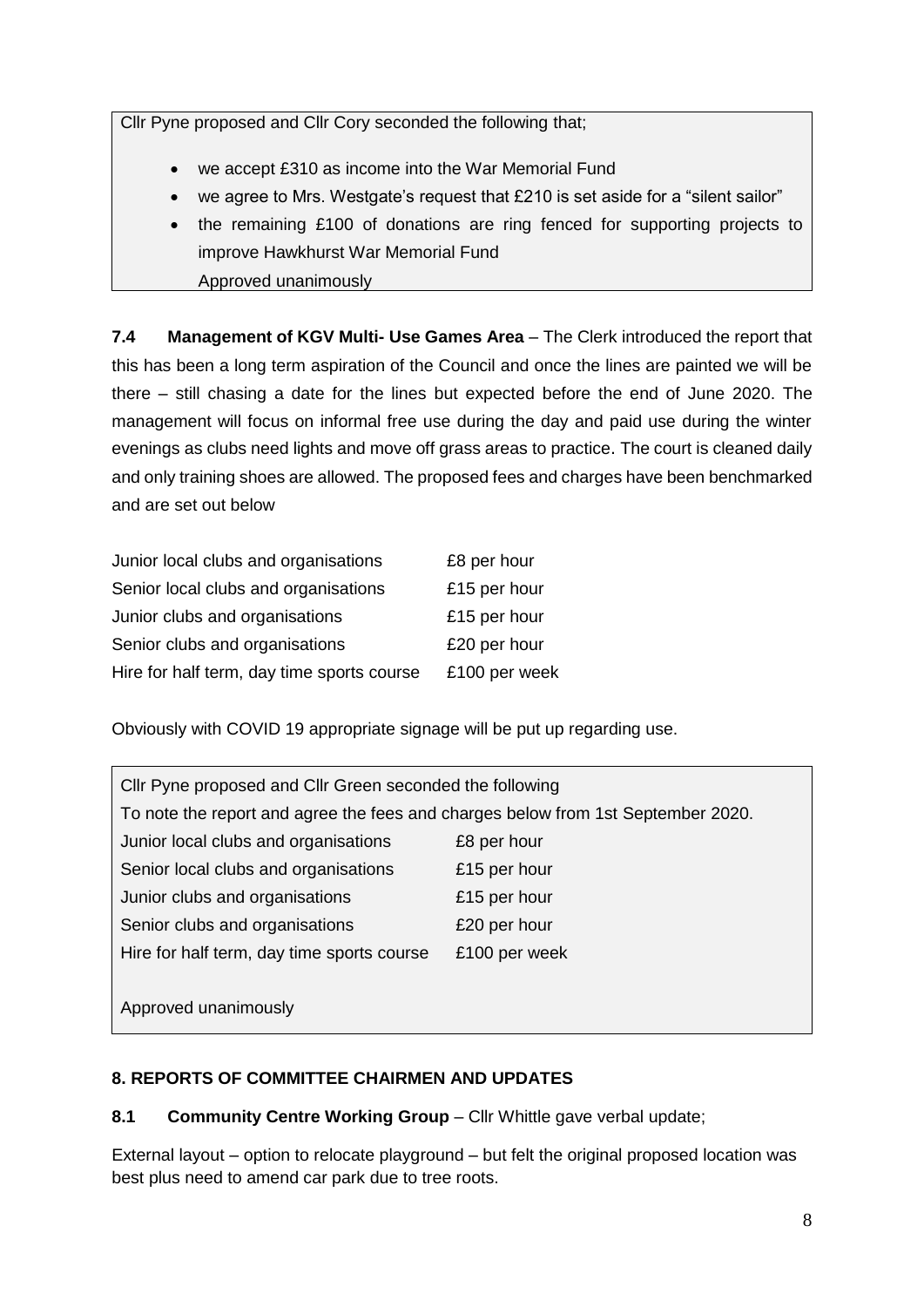Internal layout focused on kitchen space and increase storage plus an internal second stairs rather than external fire escape.

Also update on professional fees and amend project plan as the process is taking longer due to the COVID 19 situation.

Further work is ongoing, regular meetings agreed and further updates to Council.

#### **9. FINANCE:**

9.1 Monthly Income and expenditure

### INCOME AND EXPENDITURE MAY 2020 for FCM 08.06.2020

| Accounts for payment              |   | £ 18,704.03 to 09.06.20  |  |
|-----------------------------------|---|--------------------------|--|
| Payment received                  |   | £ 21,862.90 to 29.05.20  |  |
| <b>Net Expenditure</b>            | £ | 3,158.87                 |  |
| Cambridge & Counties              | £ | 86,786.66 to 30.04.19    |  |
| <b>Cambridge Building Society</b> |   | £ 75,527.15 to 31.12.19  |  |
| <b>Lloyds Current</b>             | £ | 10,000.00 to 29.05.20    |  |
| <b>Lloyds Access Reserve</b>      |   | £ 207,297.73 to 29.05.20 |  |

9.2 Agreement to pay payments schedule – Cllr Escombe questioned Wealden advertiser costs – Deputy Clerk explained that they were outstanding from some time ago. The Clerk requested could we add the Internal Auditors fees of £600 as they only just arrived.

Cllr Taylor- Smith proposed and Cllr Green seconded the payments schedule including the Internal Auditor's fees – approved unanimously

#### **10. CORRESPONDENCE –**

- 10.1 Numerous e-mails on speeding around Hawkhurst
- 10.2 Response of KMSCP circulated to Cllrs

#### **11. NOTES & INFORMATION**

11.1 Legal papers circulated to Cllrs – item 5.i)

#### **12. BURIALS AND MEMORIALS - NA**

| <b>Date</b> | <b>Name</b> | <b>Interment</b> |
|-------------|-------------|------------------|
| 19.5.2020   | Mrs. Wells  | <b>Burial</b>    |